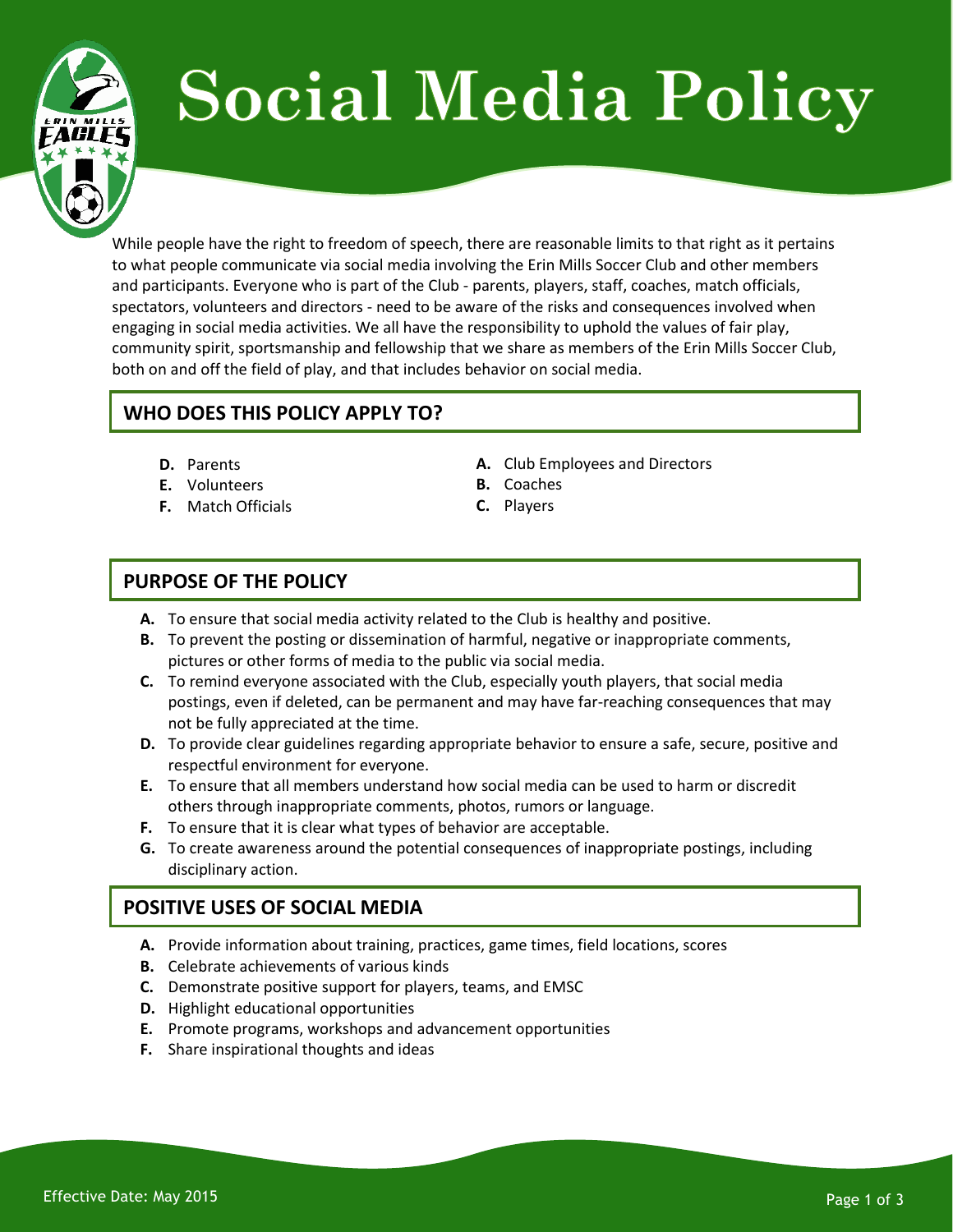## **THE POTENTIAL IMPACT OF SOCIAL MEDIA**

Social media comments, photos, etc. can spread to thousands of people instantly and can be terribly damaging to individuals and their families. More than simply being inappropriate or insensitive, such actions can lead to terrible consequences. We are all more aware than ever before about the issues of anxiety and depression, for example, in young people as well as adults. We must be aware that words and actions shared via social media can be debilitating to all affected.

In addition, there are other practical outcomes. Jobs have been lost because of things posted online. Many young athletes have seen their scholarships revoked because of comments made through social media. We can harm others—and ourselves—by thoughtless or malicious behavior online.

## **GUIDELINES: ACCEPTABLE AND UNACCEPTABLE BEHAVIOR**

- Be responsible
- Be honest
- Treat others as they want to be treated
- Respect the privacy of others
- Only photograph or video other players if their parents agree
- Before posting something pause and think it through – ask yourself: "how would I feel if someone said things like that about me?"
- Respect all copyrighted information when posting
- Recognize that they alone are responsible for their words and actions. Therefore, make sure it is true, accurate and that they can live with the consequences – both ethically and legally

#### **The Erin Mills Soccer Club Expects That Individuals WILL NOT:**

- Pick fights
- Respond to negative posts in kind
- Threaten or bully
- Make sexual comments
- Comment on controversial subjects in an inappropriate manner
- Post videos, photographs or comments that are vulgar, offensive, abusive or that promote criminal behavior, including but not limited to:
	- o Drug use
	- o Alcohol abuse
	- o Hazing
	- o Sexual exploitation
- Make comments that bring discredit to the game, the Club or others
- Post or comment on matters such as legal issues or discipline without proper authorization to do so
- Make comments of a racist, sexist, ageist or discriminatory nature
- Re-tweet or re-post the inappropriate comments of others
- Engage in sexting or re-tweeting or re-posting a sexting image